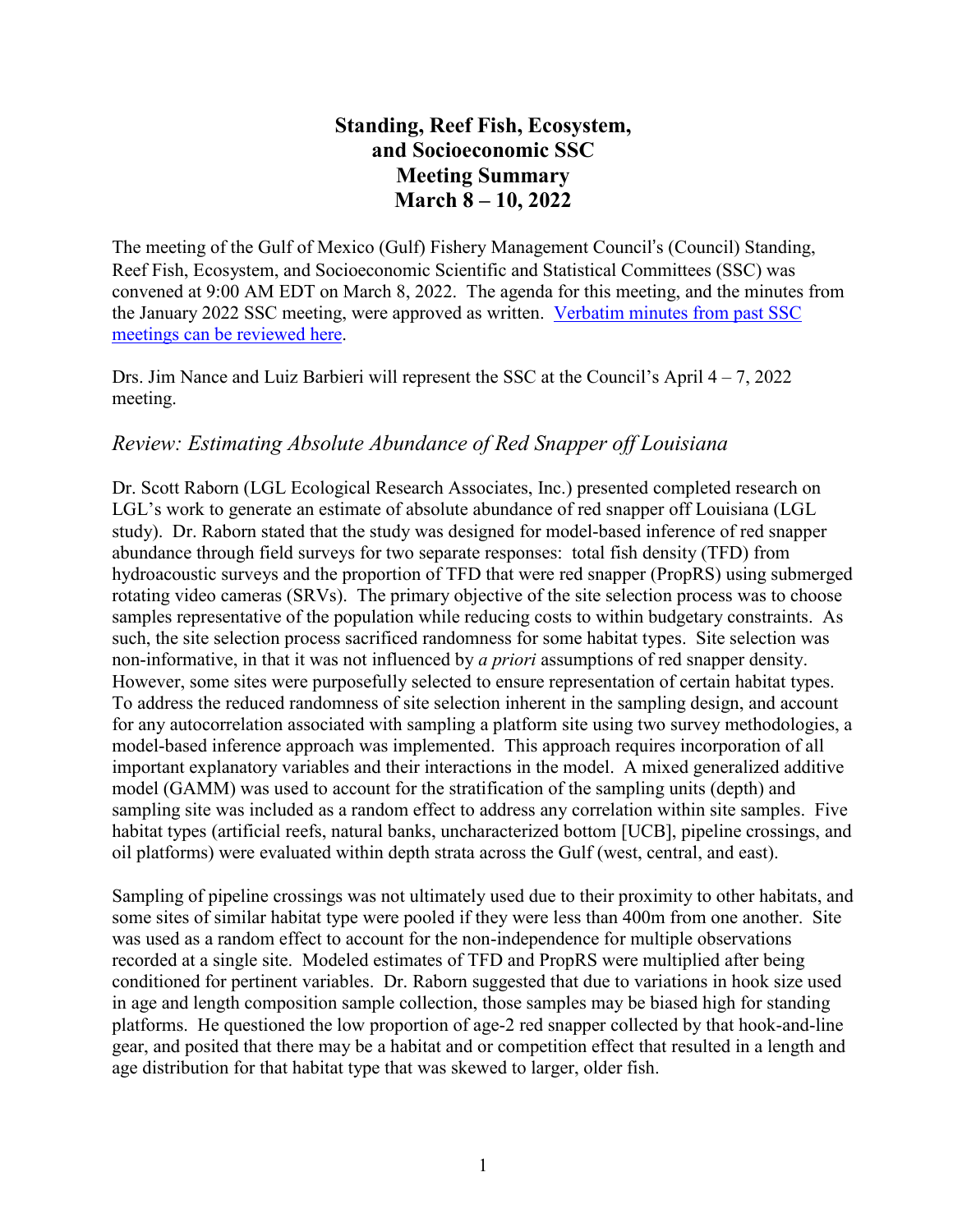An SSC member asked whether the largest discrepancy between the LGL study and the Great Red Snapper Count (GRSC) was on the estimated abundance over natural banks. Dr. Raborn replied that was true, but noted the difference between the GRSC and LGL study for standing platforms and artificial reefs (GRSC 4.7 times greater than LGL), and also that estimates between the studies for UCB were comparable. The SSC member then asked whether the estimated variances changed with the modifications made to the estimate in response to peer-review comments. Dr. Raborn replied that the pooled variance remained at approximately 14%, which he suggested was likely a lower bound for the true variance of the estimate of absolute abundance. An SSC member asked for clarification about the meters-from-bottom (MFB) variable, as opposed to depth at a given site. Dr. Raborn said that treating the MFB as a continuous variable solved factor expansion issues with having multiple depths sampled at the same site with the hydroacoustic and SRV gear. A discrete characterization of depth would have created multiple duplicative variables that would not have been standardized across platforms sites at varying water depths.

The SSC discussed the differences in the LGL and GRSC estimates for absolute abundance recorded for Louisiana, noting the limitations of the sampling design in the LGL study and the imputation of some Louisiana data from Texas in the GRSC. The comparability of the studies, due to these differences, remains difficult. However, an SSC member thought that in general, the difference between the surveys highlights the uncertainty in both estimates, which is likely underestimated. Dr. Raborn added that he thought the density of red snapper on natural banks explained much of the difference between the surveys, in that the natural banks sampled by LGL occurred in deeper water than those sampled in Texas in the GRSC and imputed for Louisiana. Dr. Raborn showed the locations of natural banks off Louisiana, demonstrating that those banks largely occurred in deeper waters (approximately 100m and deeper). Density of red snapper in the GRSC appeared greatest between 30m and 90m; as such, densities of red snapper in waters deeper than 90m may be comparably less.

An SSC member noted the LGL study was designed to focus on the present habitats off Louisiana, and likely represented a better estimate for that area compared to the same for the GRSC (empirically collected versus partially imputed, respectively). Another SSC member asked about the information content available to inform the model-based inference approach used in the LGL study, noting that the estimate derived from the comparatively sparse sampling over the UCB was still driving the estimate. Dr. Raborn added that there are more standing platforms than artificial reefs off Louisiana, and through previous work, LGL had data from some standing platforms. Dr. Raborn noted that both the LGL and GRSC studies generated commensurate estimates for the UCB. Since harvest rates over the UCB are substantially lower than those over natural or artificial habitat types, the faster-than-expected recovery of the fishery from a depleted condition might be explained by the approximately 89% of the red snapper stock that may exist over the UCB.

An SSC member asked whether seasonal differences of when sampling was conducted may have had an effect on catchability and catch-per-unit-effort (CPUE) over natural banks. Dr. Raborn replied that sampling occurrence as it relates to the fishing seasons for red snapper was not treated as a factor in the LGL study. Dr. Benny Gallaway (LGL, SSC member) added that some banks were in close enough proximity to angler access points to be subject to regular fishing pressure; however, other banks were at such distances that regular fishing pressure was not assumed.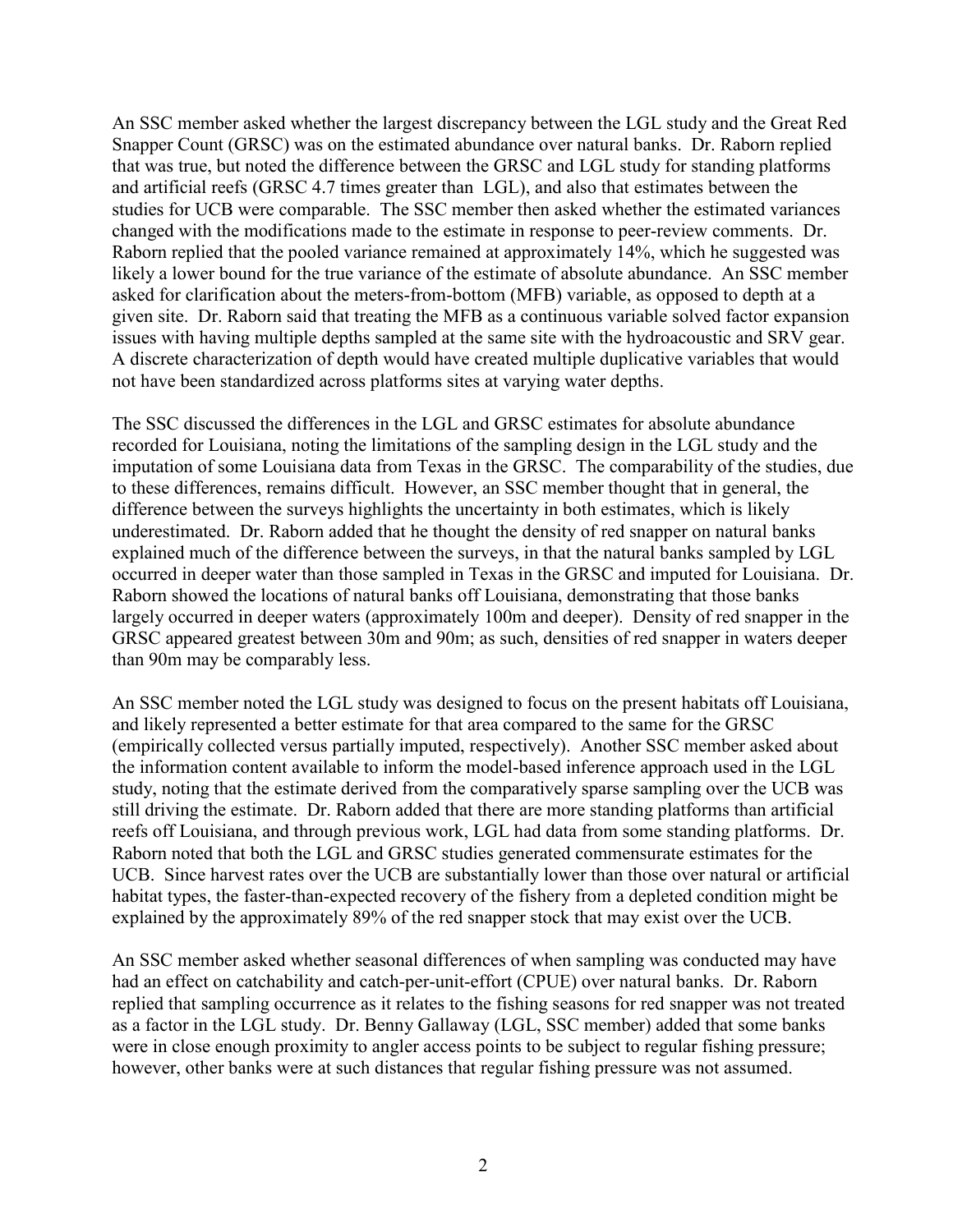An SSC member commented on the differences between design- and model-based inference methods, noting that both rely on unbiased sampling, adding that it was still unclear as to how the 106 sites were actually selected. Dr. Benny Gallaway explained that initial sites were chosen by the Louisiana Department of Wildlife and Fisheries and additional sites were included from a previous LGL study contracted by the Bureau of Energy Management (BOEM); however, it was unclear whether the expectation was that a discreet 106 sites were expected to be sampled, or whether that many sites were thought possible to be sampled given funding limitations. Dr. Raborn replied that UCB sites were purposefully selected opportunistically due to their proximity to pipeline sites; the latter were not ultimately used. An SSC member asked about the stratification of standing platform sampling based on the total pool of platforms in east strata (region, depth). Dr. Raborn replied that a random number generator was used to select for the number of platforms, which were then allocated by strata considerate of budgetary constraints. The SSC member thought that this would mean that the sampling was not in fact stratified random for platforms. Dr. Gallaway added that some sites represented a grouping of platforms that were close together, and thus did not represent a single platform at a single sampling location.

The SSC discussed the use of the LGL estimate in place of the same for Louisiana from the GRSC study. An SSC member thought it worthwhile to review a catch analysis using the LGL estimate, to be able to compare the effect of the incorporation of this estimate with the remainder of the estimate from the GRSC. The Southeast Fisheries Science Center (SEFSC) asked that the SSC clarify if it wanted to see the runs with and without the LGL estimate included. The SSC indicated it was inclined to see both; however, it may be able to reduce the number of runs necessary by first deciding whether to use the post-stratification analysis.

# *Discussion of Results of Post-stratification Analysis by SEFSC, FWC, and GRSC Teams for Florida Absolute Abundance Data*

Dr. Katie Siegfried (SEFSC) presented the results from the post-stratification analysis of the estimates of red snapper absolute abundance in the west Florida shelf. This effort was driven by concerns of higher than expected numbers of fish in the shallow water stratum estimate off Florida. The data were post-stratified from  $10 - 40$  m to  $10 - 25$  m and  $25 - 40$  m. This was done for each Gulf state. In Florida, the analysis still estimated larger relative abundance in the Big Bend region, as well as a larger number of fish in the deeper depth bin rather than at  $10 - 25$  m.

The SSC questioned reporting zero observations in the shallower depth bin, given that LGL and GRSC reported different results. Dr. Siegfried responded that the results could be explained by the partition of the  $10 - 40$  m depth bin into two separate bins, as previously recommended by the SSC during their January 2022 meeting. Dr. Siegfried also mentioned that the apparent increase in red snapper in the  $25 - 40$  m depth bin is more in line with observations from monitoring efforts.

As additional analyses were scheduled to be presented during the rest of the meeting, the SSC debated whether to provide recommendations as the analyses were being presented, or wait until the end of the meeting. They discussed the purpose of providing recommendations based on these new analyses and how it would affect the results from the GRSC. Some members were not comfortable in providing catch advise recommendations earlier in the meeting before reviewing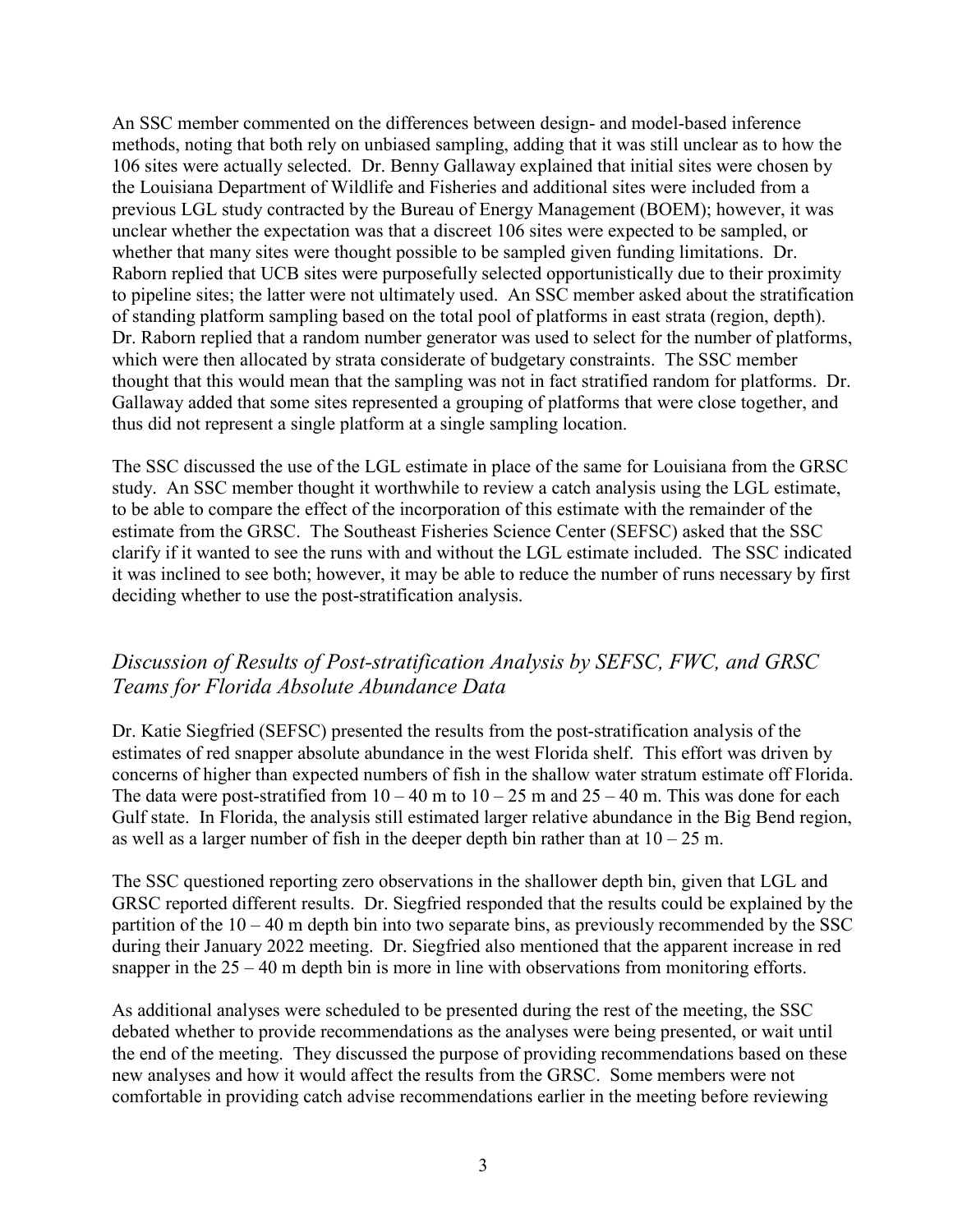the results from the other analyses scheduled to be discussed during the following days. To make sure that conversations remain focused on the topic being presented, the SSC decided to proceed with providing recommendations as the results were being presented, thus also revisiting the discussion from the LGL study.

**Motion:** The SSC agrees that the post-stratification analysis for the state of Florida is appropriate and should be included in the overall estimate of age 2+ red snapper in the Gulf of Mexico informed by the finalized GRSC data and random forest design.

#### *Motion carried without opposition.*

The SSC discussed if the same would apply to the post-stratification analysis for Texas data. Members expressed concerns in the accuracy of making this decision given the limitations associated with poor visibility in Texas waters versus Florida. The SSC agreed that the LGL red snapper abundance study for Louisiana would be an improvement in comparison to the data utilized in the GRSC, which was extrapolated from nearby Texas waters.

**Motion**: The SSC decided the LGL red snapper abundance study for Louisiana would be an improvement over using the Louisiana data in the GRSC study for conducting subsequent catch analyses.

### *Motion carried with 6 abstentions and 1 absent.*

## *Review: Gulf of Mexico Red Grouper Interim Analysis: Health Check*

Dr. Katie Siegfried (SEFSC) presented the 2022 Gulf red grouper interim analysis, using data through 2021. The catch limits for red grouper were reduced following the SEDAR 61 stock assessment in response to projections about substantial episodic mortality from the 2018 red tide in the eastern Gulf. This interim analysis is provided as a "health check" of the stock, since the recently updated catch limits for red grouper that were modified via framework action by the Council in 2021 (ABC = 4.96 mp gutted weight) have not yet been implemented. Dr. Siegfried noted the reduced spatial area NMFS Bottom Longline index (NMFS BLL) was used due to reduced survey coverage in 2020 as a result of community-level COVID-19 restrictions. In addition to the NMFS BLL index, the SEFSC also evaluated the index using the NMFS Summer Groundfish Survey to examine juveniles and young adults in the red grouper population. Both indices show relatively higher abundance in 2021 compared to other recent years, which matches observations by fishermen on the water; however, neither survey fully accounts for the 2021 red tide event, which persisted until December 2021.

## *Review: Terms of Reference for SEDAR 64: Southeastern U.S. Yellowtail Snapper Update Assessment*

Mr. Ryan Rindone (Council Staff) reviewed the terms of reference (TORs) for the SEDAR 64 update run for southeastern U.S. yellowtail snapper. The TORs specify special evaluation of the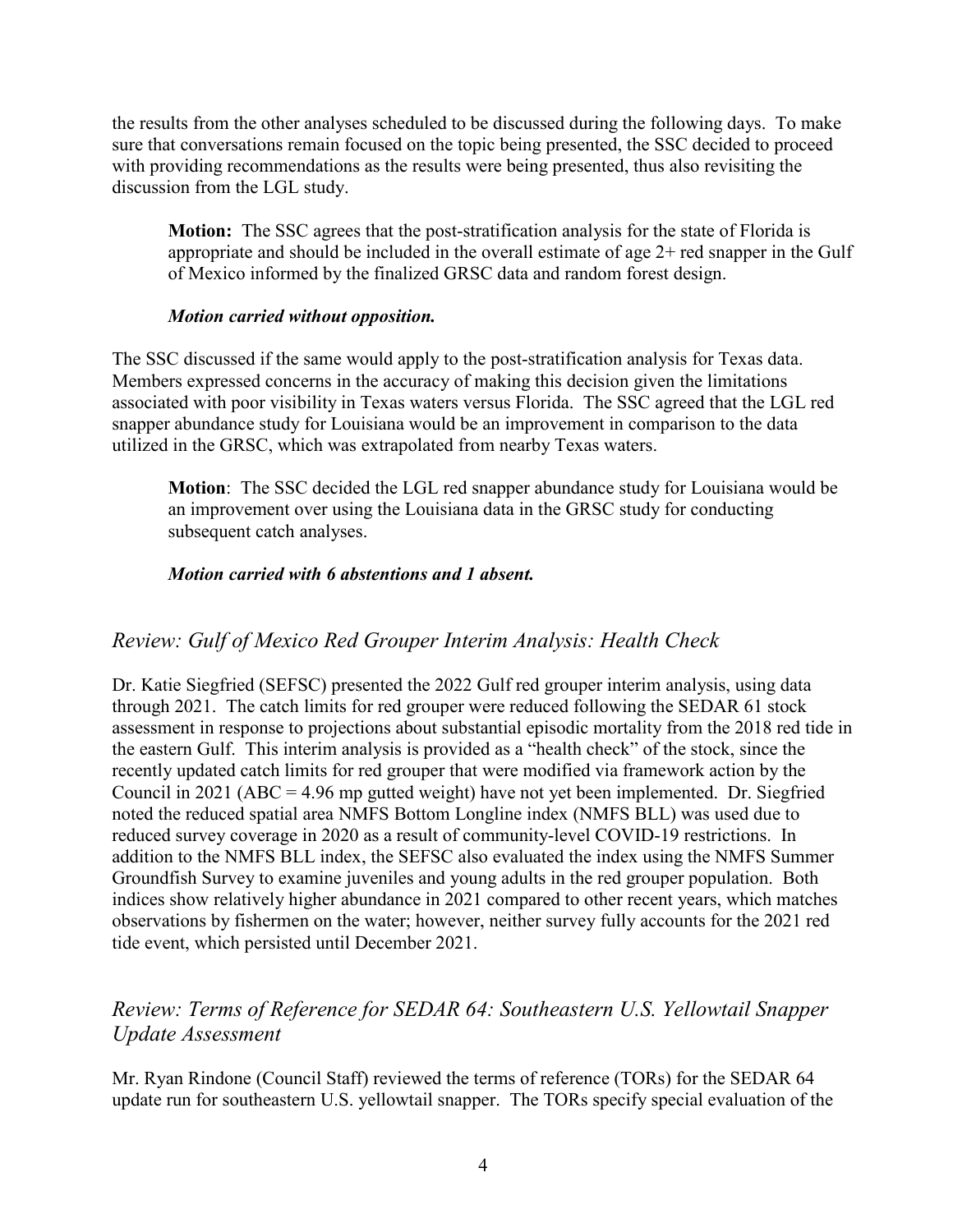2017 recreational landings data, which are approximately six times larger than the surrounding years, and the 2020 data, which may have been affected by the COVID-19 pandemic. An SSC member added that the SEDAR 79 stock assessment of mutton snapper has been delayed specifically to address this issue at the request of the Councils. Staff was asked to note that the South Atlantic Council's P\* method would be used for setting the acceptable biological catch (ABC). The SSC had no other edits to the TORs.

# *Review: Terms of Reference for SEDAR 85: Gulf of Mexico Yellowedge Grouper Operational Assessment*

Mr. Rindone reviewed the TORs for the SEDAR 85 operational assessment of Gulf yellowedge grouper. The SSC discussed the probability of there being a red tide interaction with yellowedge grouper, which may not yet be documented in the contemporary literature. An SSC member noted that the current ecosystem model for simulating red tide effects does not presently include juvenile yellowedge grouper. Another SSC member asked whether the previous version of Stock Synthesis (SS) will be used or whether the model will be updated to the latest version. The SEFSC replied that the previous model will be used to create a continuity run, with a step-wise progression demonstrating the effect of transitioning to the most recent version of SS. The SSC member also asked about the use of the NMFS Bottom Longline data for 2020, due to the limited sampling coverage in that survey during the COVID-19 pandemic. The SEFSC said that the effect of the reduced sampling area would be evaluated against the standardized index to determine the effect of that year, similar to what was done for red grouper. An SSC member noted the increased recreational effort on yellowedge grouper since the last time the species was assessed (2011), and thought examining the targeted species associated with recreational landings for the stock would be useful to include. The SEFSC replied that intercept and effort data would be provided in a working paper which would be evaluated as part of the assessment, which would facilitate the exploration of "outlier" values in recreational landings data. The SEFSC added that this evaluation would be conducted at the intercept level.

An SSC member added that the proxy for maximum sustainable yield (MSY), presently defined as the yield at 30% spawning potential ratio, be noted under TOR #4. The SEFSC recommended adding a bullet under TOR #3 to consider the effects of the *Deepwater Horizon* oil spill from April 2010 on the yellowedge grouper stock. The SEFSC has been conducting continued research on this topic which could be reported out and considered for this stock assessment. The SSC agreed to consider this topic. Council staff also modified the OY definition to "OY =  $90\%$  of MSY or its proxy", considerate of Reef Fish Amendment 48 which is currently in rulemaking.

# *Review: Characterizing Fleet Behavior Using Analysis of Vessel Monitoring Service Data*

Dr. Larry Perruso (SEFSC) and Dr. Shay O'Farrell (Ocean Analytics) presented on applying movement analytics to the Gulf commercial reef fish fishery. Dr. O'Farrell discussed recent work to map fishing behaviors, demonstrating worldwide hot spots for fishing activity. Within the Gulf, technologies like vessel monitoring system units (VMS) can be used to determine spatial variations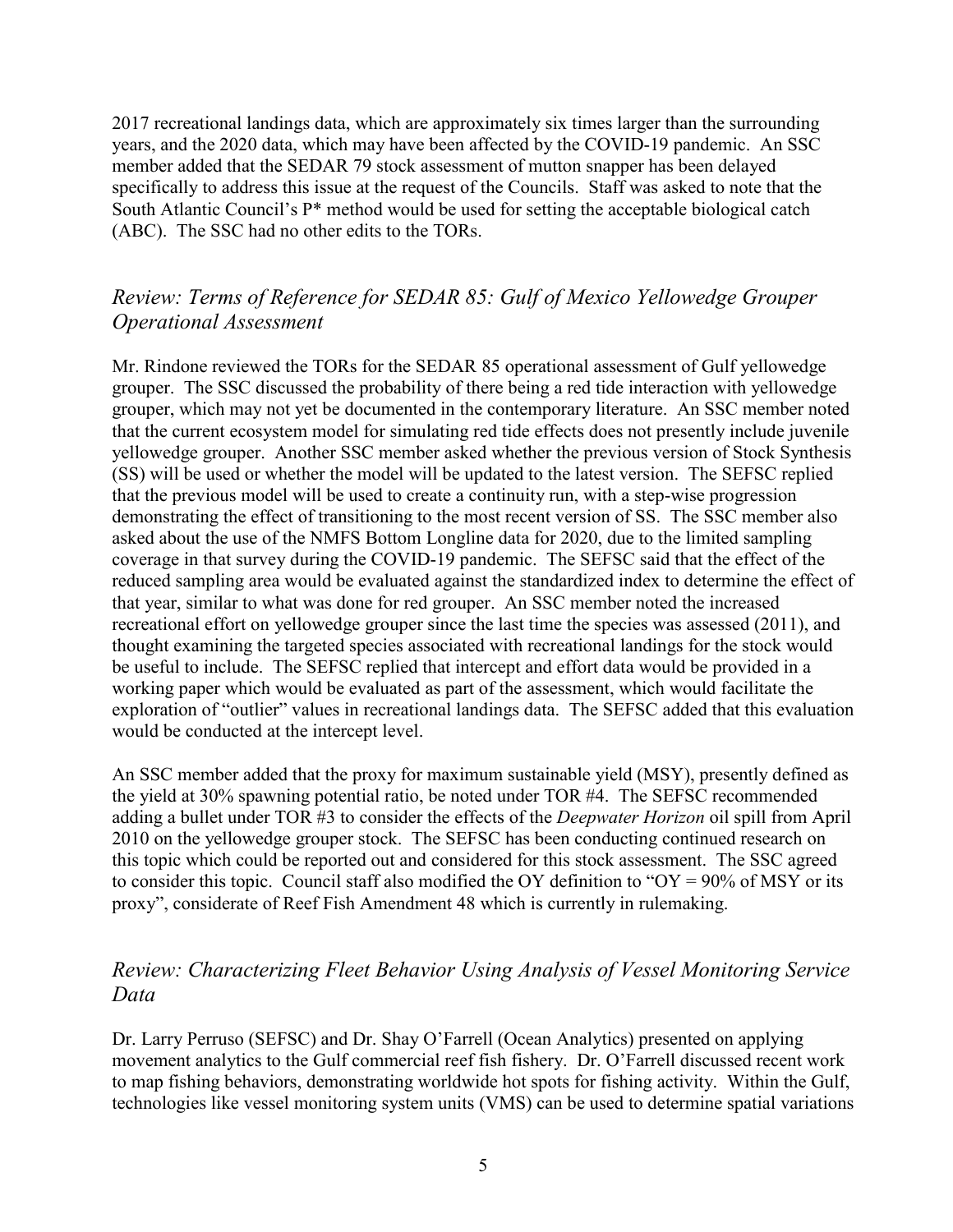in fishing effort at a point in time, and over time. Behaviors can be further understood by asking additional questions which record the decisions made by fishermen along the way, which affect where and when they fish. By working at the individual vessel level, consistent spatial behaviors can be detected, including responses to external stimuli (e.g., weather, fuel expenses).

To assess fishing behavior, VMS data were linked with Reef Fish Observer Program (RFOP) records (approximately 2% of commercial trips), with pings relating to fishing activity (and not transit) spatially marked. Dr. O'Farrell noted that movement patterns vary by fishing gear (e.g., bandit gear is fished differently than longline gear). Other variables can then be considered, such as time of day, distance from port, depth, weather, fuel price, remote sensing (e.g., chlorophyll), and other data as available. A machine learning algorithm is then applied to learn, based on the variables measured, to detect when fishing behavior is and is not happening. The algorithm is then applied to the remainder of the VMS data not paired with RFOP records (approximately 98% of the remaining VMS data) to determine fishing behavior from those recorded tracks. The model uses a random forest approach to select portions of trips to withhold and use to self-validate, based on RFOP records. Dr. O'Farrell warned about the issue of overfitting by examining too many variables in a classical regression approach; however, when using the machine-learning algorithm, the addition of other independent variables tends to improve its predictive capabilities.

Dr. Perruso continued by describing the "explore-exploit tradeoff (EETO), whereby exploring provides new information but an uncertain payoff, while exploiting provides a more certain payoff but may result in foregoing a better payoff elsewhere. Dr. Perruso added that since fishermen tend to vary in how much they invest in exploration, the degree to which payoffs are achieved or foregone can vary. "Low entropy" exploiters are easy to predict over time, while "high entropy" explorers demonstrate movements and behaviors that are harder to predict. The investigators then identified fisher behavioral types using VMS data, looking at 8 variables to create a cluster routine to show the main drivers influencing the behaviors of each vessel. Further, the effects of disturbances (e.g., the *Deepwater Horizon* MC252 oil spill) can be measured to observe the response of vessels to those disturbances. An SSC member asked about the consideration of the experience level of the vessel captains and its effect on the strategies predicted for each vessel. Dr. O'Farrell replied that experience levels between captains have not been measured or included.

Dr. Perruso continued by discussing the effects on fishing communities when fishing grounds are closed, resulting in a displacement of effort. An example used was the effect of an oil spill and the measurement of the resultant economic effects on Gulf counties. This model used spatial closure data, VMS and logbook data, and a social vulnerability analysis to estimate spatially-explicit economic impacts from an oil spill. These data estimate the vulnerability of coastal Gulf counties and reveals those which would be most vulnerable to the effects of fishery closures based on the spatial extent of the closure and its proximity to a county and its fishery resources. Another example, though not shown to result in a co-occurring regulatory closure, is red tide. Dr. Perruso used the 2018 red tide event to demonstrate decreases in bandit fishing effort in the eastern Gulf; however, he also noted the co-occurrence of a hypoxic event in the northern Gulf and the effects of the landfall of Hurricane Michael in the Florida Panhandle in the same year.

An SSC member thought the information presented could help inform the work of the Council's Ecosystem Technical Committee to develop a Fishery Ecosystem Plan. They also noted that the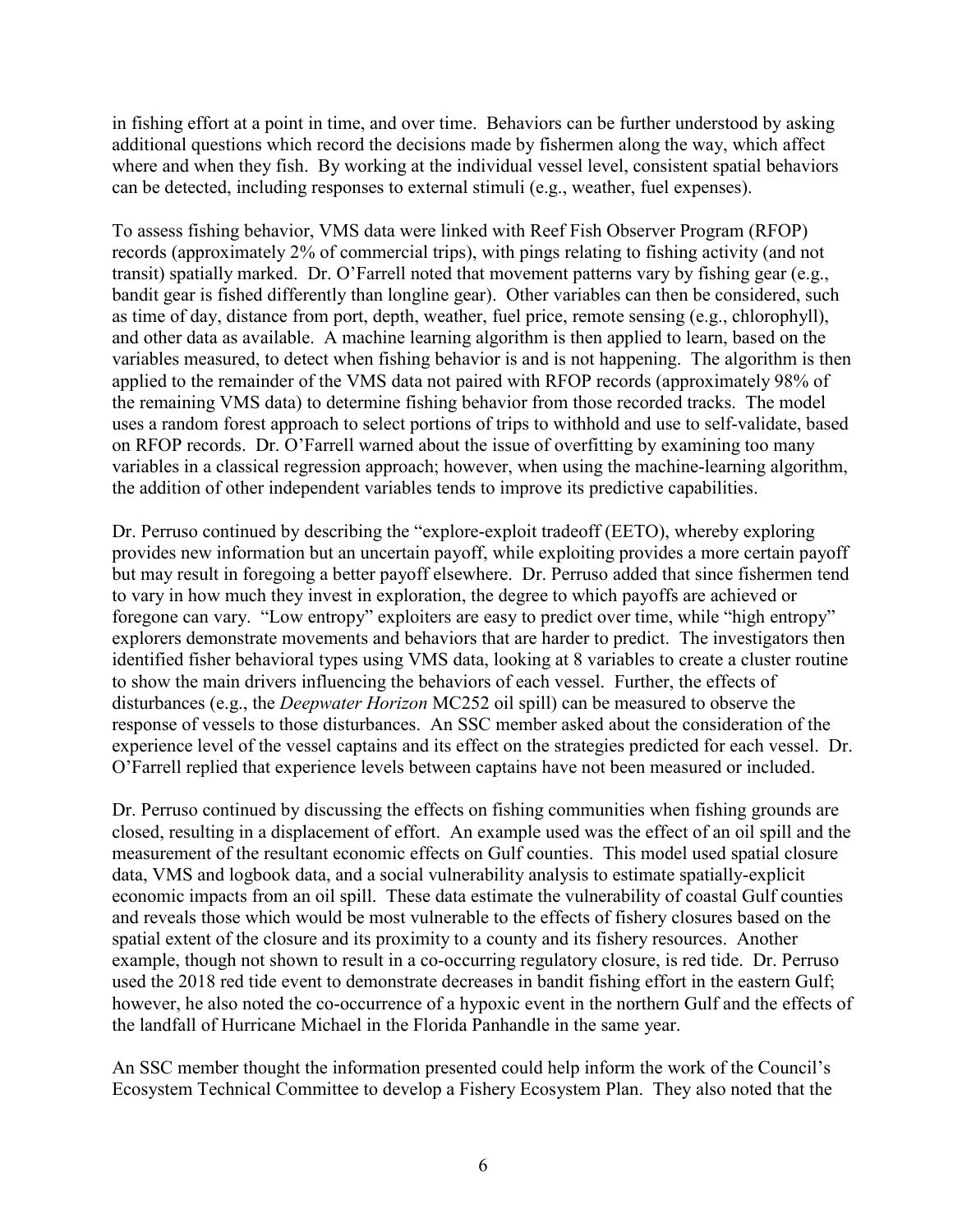lack of patterns observed in the MODIS remote sensing data for detecting red tide may not be at an appropriate resolution to effectively inform changes in fishing behavior; however, work done by the University of Florida and others exists that may be appropriate for this purpose. Another SSC member asked about the motivation for doing this research. Dr. Perruso recalled work done by others in the northern Pacific that was similar in nature, and the beneficial inferences that were drawn from that work. SSC members commented on the utility of these sorts of analyses for augmenting management alternatives proposed for fishery management plan amendments, and encouraged the continued development of such research and its review by the SSC in the future. An SSC member mentioned a concern regarding the level of detail used in some of the presentations with regard to location and fishery-dependent confidentiality, and encouraged the investigators to be mindful of the resolution of the data presented. SSC members also encouraged the investigators to get involved in the SEDAR process, especially at the data workshops and webinars, to contribute their work towards stock assessment efforts.

**Motion:** The SSC supports and recommends further developing and expanding the use of spatial fishery modeling and complementary analyses along the lines of that presented by Drs. Perruso and O'Farrell to understand the social and economic implications of fisheries disruptions and other abrupt changes. The SSC also recommends further exploring direct pathways to integrate these models and similar types of social and economic data into stock assessments and management processes.

#### *Motion carried with one abstention.*

**Motion:** The SSC requests that in instances when these spatial fishery modeling analyses are used to inform management alternatives in fishery management plan amendments, that these analyses be reviewed by the SSC prior to Council consideration.

#### *Motion carried without opposition.*

## *Review and Discussion: National Academies of Report on the Impacts of Limited Access Privilege Programs in Mixed-use Fisheries*

Dr. Ava Lasseter (Council Staff) provided the recommendations from the report on *The Use of Limited Access Privilege Programs in Mixed-Use Fisheries*, which was presented by Dr. Anderson at the January 2022 SSC meeting. SSC members discussed whether or not they supported all the recommendations equally and whether some recommendations should be prioritized over others. The lack of data available for evaluating the impacts of LAPPs in existing commercial programs was noted, as well as the greater lack of data available for the potential establishment of a recreational sector LAPP, which the Council is not considering at this time.

**Motion:** The SSC agrees with the recommendations from the National Academies of Science report on the use of Limited Access Privileges Programs (LAPP) in mixed-use fisheries.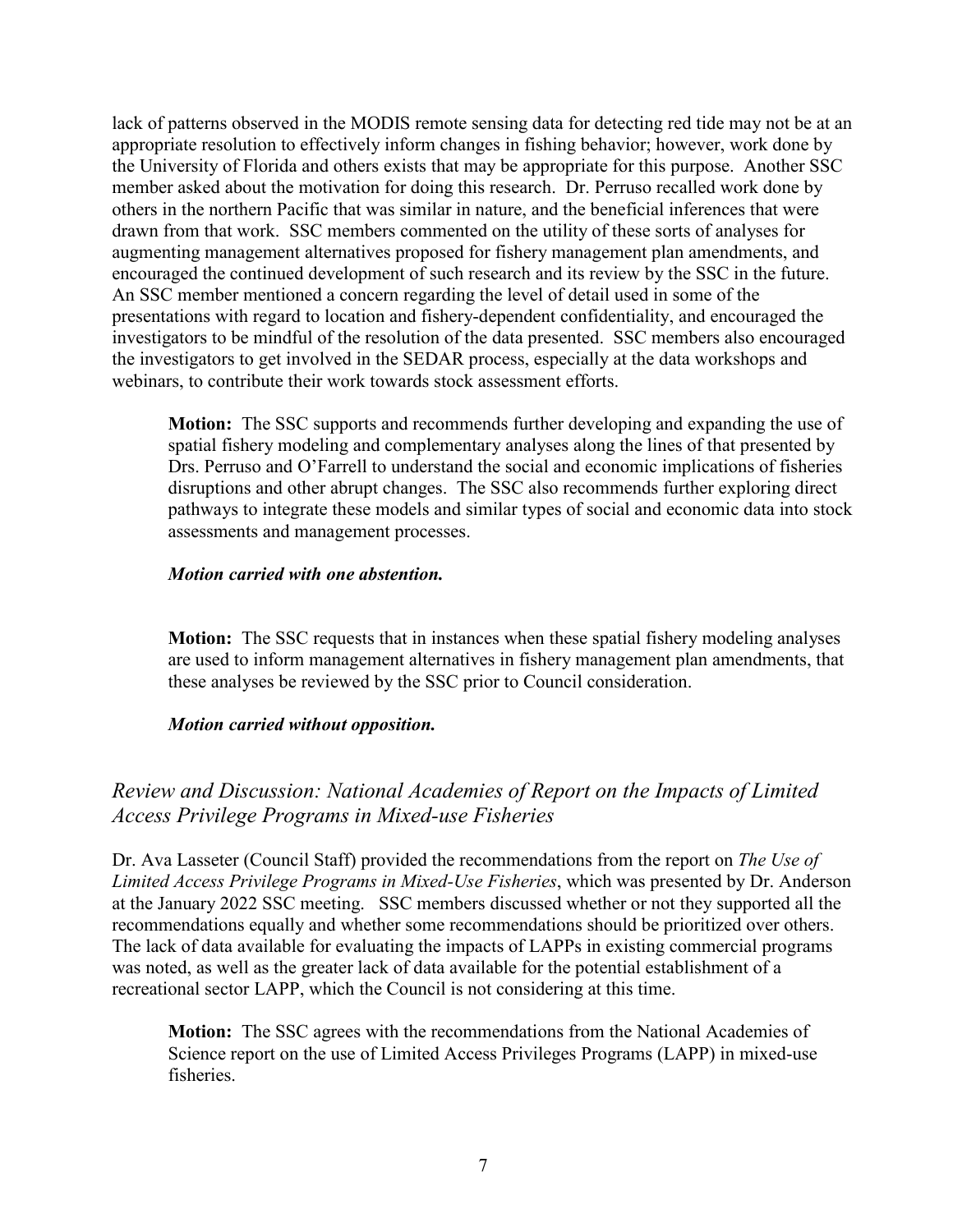#### *Motion carried 17 to 6 with 2 abstentions.*

# *Evaluation: Updated SEFSC Catch Analysis for Gulf of Mexico Red Snapper using the Great Red Snapper Count*

Mr. Matt Smith (SEFSC) and Dr. LaTreese Denson (SEFSC) presented revised catch advice for red snapper based on the estimates of absolute abundance from the GRSC for Florida, Alabama, Mississippi, Texas, and the LGL study for Louisiana. The fishing mortality rate is input through projections to estimate F-at-age by region, using numbers-at-age, F-at-age, and mean landed weight-at-age to estimate catch. This catch analysis uses the post-stratified re-analysis of the GRSC for Florida. Uncertainty in the catch advice was quantified using deterministic projections at 75% of the fishing mortality rate corresponding to 26% SPR ( $F_{26%SPR}$ ), and also from Monte Carlo simulations incorporating uncertainty for the number of age-2+ red snapper, recruitment, fishing mortality rates, and initial depletion. Mr. Smith clarified that the terminal year of data for the analysis is 2019, with future yields projected forward from that point. After accounting for the inclusion of the LGL estimate, and the post-stratification of the Florida estimate from the GRSCderived estimate using the random forest approach, the revised combined estimate of absolute abundance of age-2+ red snapper is approximately 85.6 million fish. Catch yields were generated annually, for both a three-year and a five-year average.

Three scenarios for considering the abundance over the UCB were generated: assuming all structure (e.g., all natural and artificial habitats), all structure plus 10% of the UCB, and all structure plus 15% of the UCB. Age and length composition data were informed by SEDAR 52, using data through 2016. The frequency of age-2+ fish were randomly selected assuming normal distribution with mean and standard deviation (SD) determined by the last 10 years of available data (2007-2016). An estimate of virgin spawning stock biomass (SSB) was derived from the fraction of SSB in 2019 divided by the projected SPR for 2019 from SEDAR 52 (20.7% based on the projected pace of rebuilding from SEDAR 52).

An SSC member was concerned about the uncertainty in the difference between the overfishing limit (OFL) and ABC projections. Mr. Smith commented that the catch analysis is still considered to be data rich by some metrics (e.g., Ralston et al.  $2011<sup>1</sup>$  $2011<sup>1</sup>$  $2011<sup>1</sup>$ ). Council staff replied that the SSC has consistently expressed concern about the application of the P\* method, due to narrow buffers generated by that method. Mr. Smith presented an additional option, which was an ensemble (all artificial and natural structures, plus ~8% UCB fished) approach that estimates a grand mean and variance for the catch advice and provides a broader estimate of uncertainty across the three UCB scenarios. Another SSC member asked how this new catch analysis changes the perception of biomass in the eastern versus western Gulf. Mr. Smith replied that the difference in biomass is less. However, the fishing mortality rates and age and length composition data are still informed by SEDAR 52, and a full stock assessment model would be needed to properly quantify that difference.

<span id="page-7-0"></span> <sup>1</sup> <https://media.fisheries.noaa.gov/dam-migration/ns1-ralston-et-al-2011.pdf>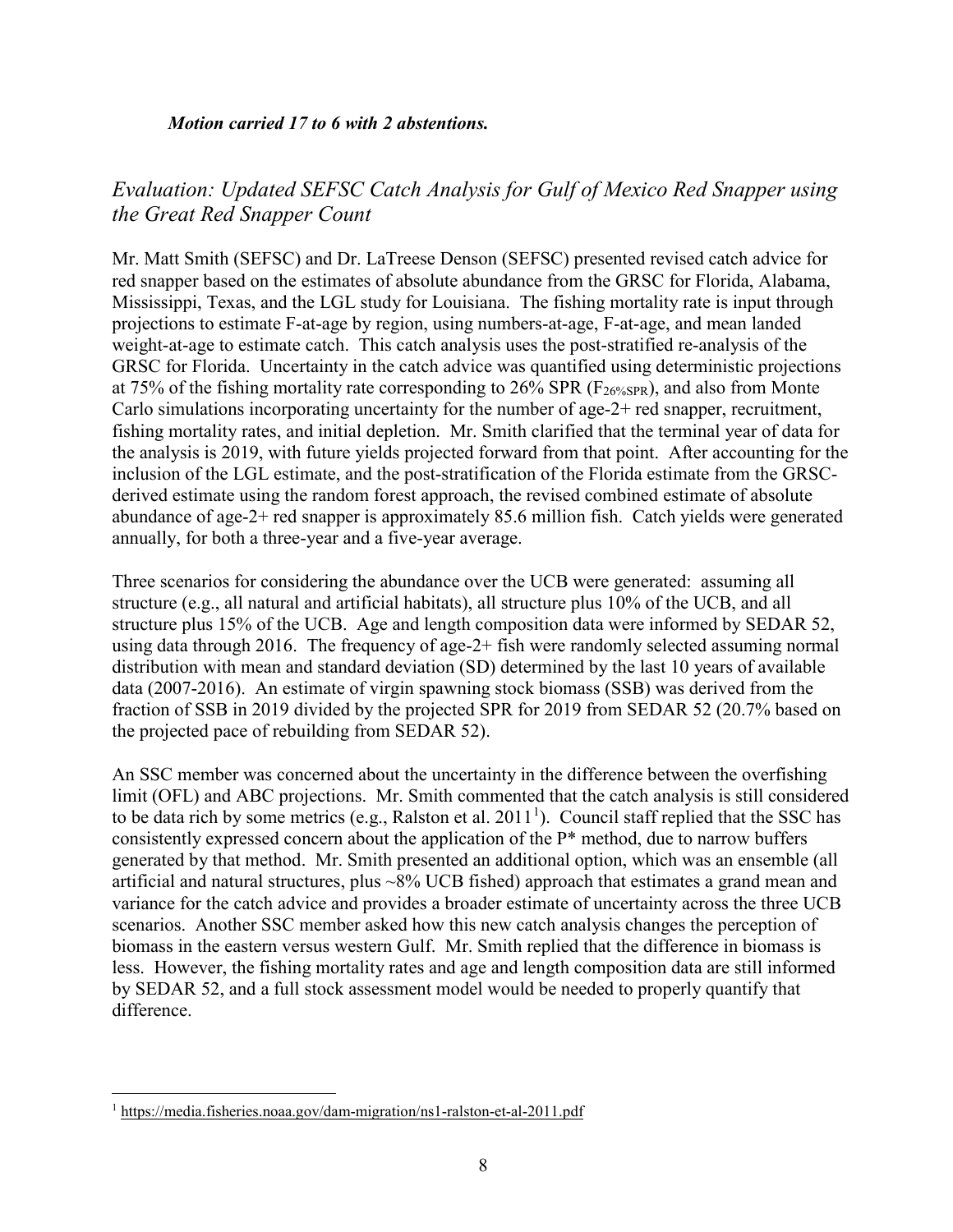Dr. John Walter (SEFSC) presented spatial analyses ("Gardner analysis") of commercial and recreational catch compared to biomass derived from the GRSC. The two objectives of this work were to assign spatial recreational and commercial catch and effort, using estimates of biomass derived from the GRSC; and, to calculate exploitation rates for scenarios to inform potential fishery yields based on those rates. The analysis relies on the spatial distribution of the Karnauskas et al. [2](#page-8-0)017<sup>2</sup> study, which derives spatial abundance from data from 2010 and 2011, whereas the GRSC abundance by depth strata and zone are derived from data from  $2018 - 2019$ . Spatially-explicit commercial landings are used to inform CPUE in space. Recreational catch is spatially allocated by state using state-specific available data. The spatial analysis was updated to account for the SSC's determination to use the LGL estimate for Louisiana, and to post-stratify the shallowest depth stratum in Florida. The majority of the stock (greater than 50%) experiences very low exploitation (less than 1%) by the directed fleets. When partitioned by region (Texas, Louisiana, Alabama and Mississippi, Northwest Florida, Florida mid-region, and South Florida), the greatest mean exploitation rates are observed in Alabama, Mississippi, and Northwest Florida.

Biomass was estimated from the GRSC using composition data and mean weights for red snapper from SEDAR 52, along with the regional abundance estimates from the GRSC-derived data to estimate biomass in weight. An SSC member asked about the relative fleet-specific fishing mortality rates between SEDAR 52 and this analysis, noting that the new analysis showed a decrease in those fleet-specific fishing mortality rates. Dr. Walter verified that the fishing mortality rates were proportionally lower, because of the increased biomass predicted to be present in the Gulf relative to the estimated fleet-specific fishing mortality rates. An SSC member thought there appeared to be a mismatch in the spatial distribution of the biomass and where the natural bottom habitat was known to be, and that the exploitation was also estimated to be higher in areas where exploitation was commonly thought to be lower. The SEFSC replied that inaccuracies in abundance estimation and/or exploitation rates could be causing those mismatches, specifically south of Mississippi. An SSC member from Mississippi remarked that there are substantial landings predicted to be from offshore of that state, and that data collected by the state do not support the exploitation rates estimated therein by the Marine Recreational Information Program. The SSC member also recommended looking into recent angler surveys querying, among other things, the depths at which those anglers fished. The SEFSC noted that the scaling of abundance from the GRSC and LGL estimates to the Karnauskas study may explain the difference in exploitation rates along the Texas/Louisiana border.

The SSC noted that other aspects of population dynamics, like recruitment, reproduction, updates to age and length compositions, and other information have not been updated with current information, as is customary from a stock assessment. Further, an SSC member stated that the SSC could not conclusively determine the current SPR level of the stock, or the stock biomass relative to the SSB target in the red snapper rebuilding plan. Another SSC member also expressed reticence to recommend catch advice in this manner, without knowing the effect of that catch advice on the rebuilding plan.

Dr. Walter noted that the Gardner analysis used a mean weight in the eastern Gulf of 3.2 pounds whole weight (lbs ww), and 4.8 lbs ww in the western Gulf. SSC members acknowledged that the stock is in fact larger than previously estimated by SEDAR 52, and that exploitation rates are

<span id="page-8-0"></span> <sup>2</sup> <https://afspubs.onlinelibrary.wiley.com/doi/pdfdirect/10.1080/19425120.2016.1255684>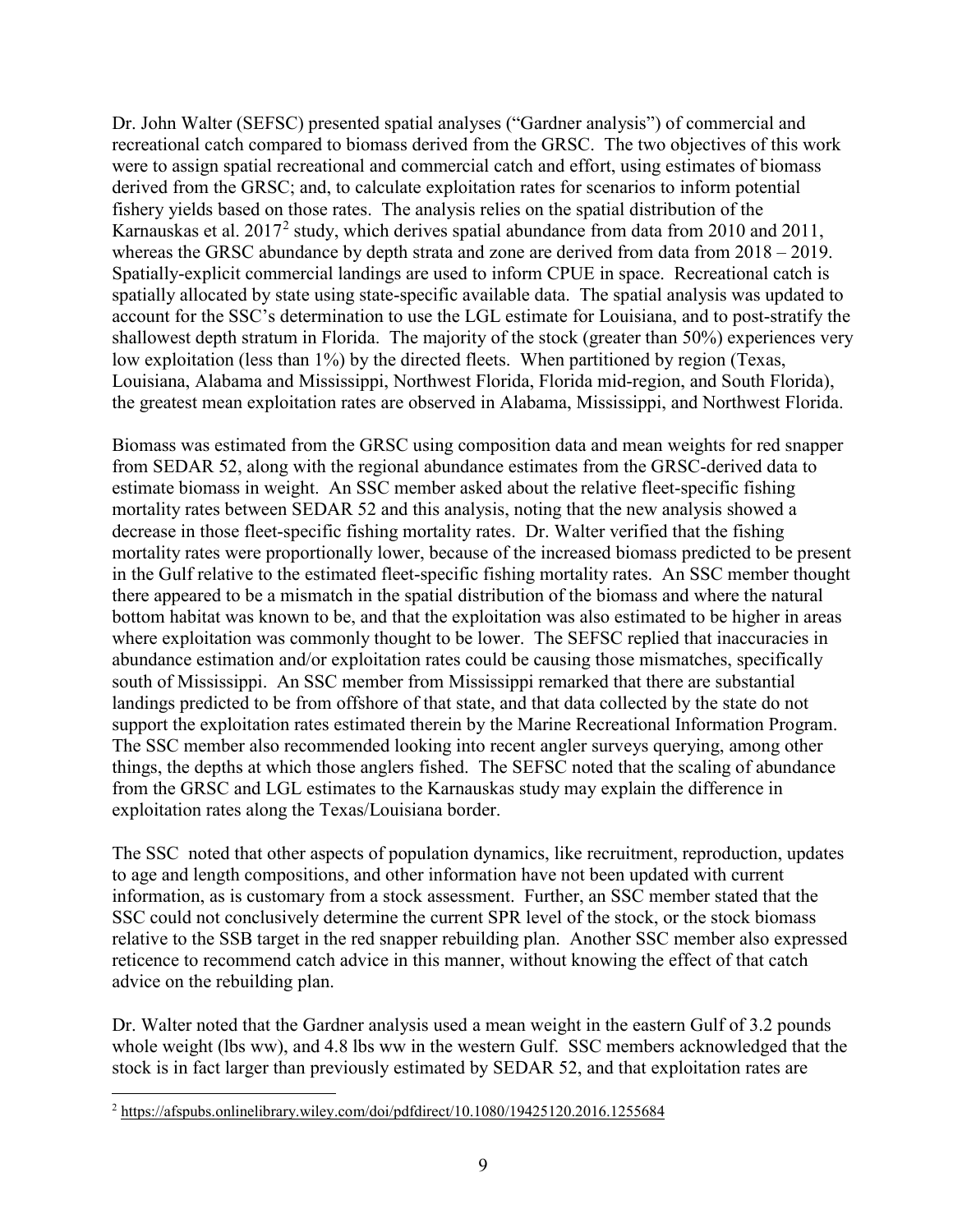likely lower than estimated by that previous assessment. An SSC member thought the issue of localized depletion should be considered by the Council, as evidenced by spatial effort estimation and mark-recapture studies, including those conducted as part of the GRSC. Another SSC member contended that their primary concern was exploitation in the eastern Gulf, which experiences substantial exploitation by comparison. Further, the SSC member thought the average size of red snapper in the eastern Gulf was decreasing. This observation was corroborated by another SSC member, who detailed GRSC observations of mean weight in the eastern Gulf that were closer to two lbs ww. That SSC member commented that the P\* approach was not mandated to be used to set the buffer between the OFL and the ABC.

An SSC member thought it prudent to continually evaluate the condition of the red snapper stock, to the extent practicable, if a decision is made to recommend revised catch advice based on the analyses presented. Another SSC member thought that the previously unaccounted biomass of red snapper recently identified by the GRSC and LGL surveys may explain why a stock-recruit relationship was not able to be discerned, and why the stock appeared as resilient as it was to fishing pressure. The SEFSC remarked that it was comfortable retaining the MSY proxy of F26%SPR, since that value is largely based on the portion of the stock which experiences directed fishing mortality. However, as a greater percentage of the UCB is considered for catch advice, the greater the proxy for MSY should ultimately be, based on empirical evidence and modeling.

SSC members remarked that the SSC's last OFL recommendation used the GRSC, and the ABC used the NMFS BLL survey; however, the ABC is typically derived from the OFL, and not usually set using a different set of data from the OFL. Those SSC members thought this difference in the information used for catch advice was inappropriate, and that the same information should be used to inform both catch levels.

**Motion: The SSC finds that the catch analysis developed by the SEFSC and informed by age-2+ red snapper abundance from the GRSC for Texas, Alabama, Mississippi, and the post-stratified abundance data for Florida, and from the LGL red snapper abundance study for Louisiana, is the BSIA for abundance information and useful for development of OFL and ABC recommendations.**

#### *Motion carried 14 – 7, with three abstentions and one absent.*

An SSC member asked why the P\* values in the ensemble projections decreased and then increased for  $P^* = 40\%$ , and decreased for  $P^* = 30\%$ . Mr. Smith replied that these trajectories have to do with the existing age composition information from SEDAR 52, and that as the age composition data are smoothed over time (to equilibrium) results in some variation in the annual potential yields. An SSC member asked about the justification for decreasing the OFL from the SSC's last recommendation (25.6 million pounds whole weight [mp ww]), noting that some surveys have indicated increasing positive sentiment from anglers about the health of the stock. Council staff added that the Council's Fisherman Feedback tool, which collects input from fishermen ahead of stock assessments, has several comments on the abundance of red snapper, expressing both positive and negative sentiments, ahead of the SEDAR 74 research track assessment. An SSC member recalled that some fishermen have noticed decreasing trends, and acknowledged that variations in observations across the Gulf are to be expected, based on several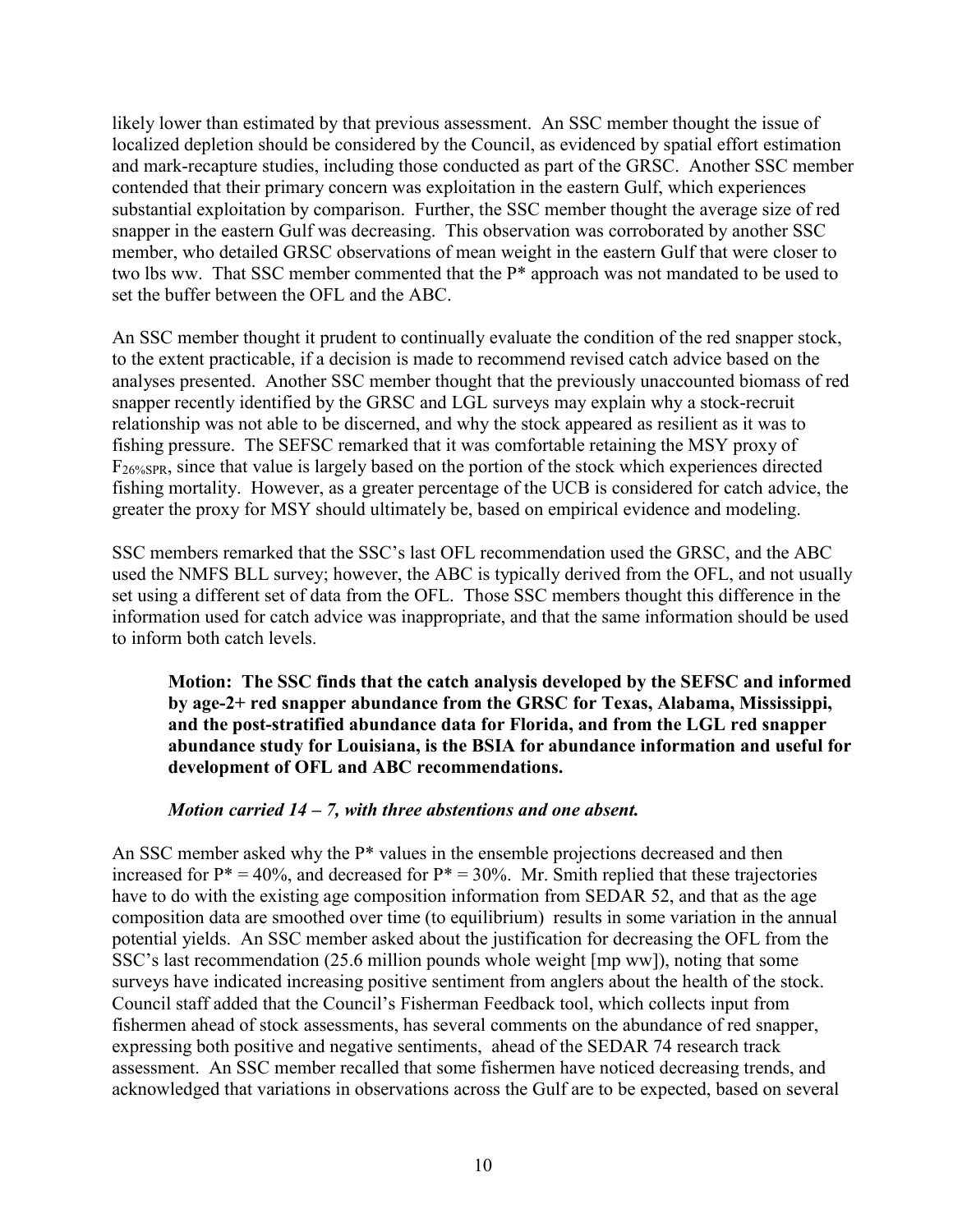recent publications. The directed fleets for red snapper are known to operate over UCB; the question at this point was to determine the proportion of UCB biomass to consider as part of the catch advice.

An SSC member asked about the current catch limits, and Council staff noted the current OFL as 15.5 mp ww, and the ABC as 15.1 mp ww. The SSC's most recent catch recommendations for OFL were 25.6 mp ww (based on the GRSC), and 15.4 mp ww for the ABC (based on the NMFS BLL survey); these catch limits have not yet been implemented. The SSC member thought the discrepancy in surveys used may be of concern to the Department of Commerce. Another SSC member expressed concern about the standard deviation for the OFL estimate, and thought there was some risk of exceeding the ABC and encroaching on the OFL. Other SSC members thought that the ensemble approach did not account for an appropriate amount of biomass from the UCB, given the biomass and fishing effort identified over that habitat. An SSC member questioned whether depletion over natural and artificial habitats would attract fish from the UCB biomass, or rely on production from the remaining biomass on those habitats.

## **Motion: The SSC accepts the SEFSC catch analysis and establishes an OFL based on the ensemble analysis using the 5-year average of 18.91 mp ww.**

### *Motion carried 12 – 9, with three abstentions and one absent.*

The SSC discussed an appropriate catch recommendation for the ABC, acknowledging the uncertainties it has discussed with respect to the data used in the catch analysis, and the catch analysis itself. The SSC used a P\* of 40% when setting catch advice from SEDAR 52. An SSC member mentioned the decreasing trend in the NMFS BLL survey in the eastern Gulf and the issue of possible localized depletion, and reiterated the need to have regular periodic updates about the health of the stock. An SSC member noted that although the eastern and western Gulf NMFS BLL survey data appear scaled in the same manner, the catches in the western Gulf are much greater than in the eastern Gulf, and the western Gulf age and length compositions show older, larger fish; thus, the eastern and western Gulf data were not comparable as presented. Council staff described the selectivity of the sampling gears, noting that the NMFS BLL survey tends to select for larger, older fish, while the SEAMAP and FWC video surveys select for different age and length compositions dependent on their depth deployments (deeper water = larger, older fish, and vice versa). The combined Gulf-wide NMFS BLL index of relative abundance shows an increasing trend through the mid-2010s, and a leveling off thereafter. Council staff noted that the NMFS BLL survey was not the best for catching red snapper, as evidenced by its exclusion from the exploitation analysis in the Gardner analysis. Further, that survey selects for larger and older fish using  $15/0$  circle hooks<sup>[3](#page-10-0)</sup>, and thus would not be expected to catch the younger, smaller red snapper estimated to occur in the eastern Gulf. An SSC member thought the majority of the depletion issues are coming from the eastern Gulf; however, the stock catch limit recommendations are provided for the Gulf as a whole.

#### **Motion: The SSC approves an ABC of 16.31 mp ww for red snapper, based on the 5 year average using the ensemble approach, and based on a P\* value of 0.3.**

<span id="page-10-0"></span> <sup>3</sup> <https://seamap.gsmfc.org/documents/SEAMAP%20Bottom%20Longline%20Operations%20Manual%201-2016.pdf>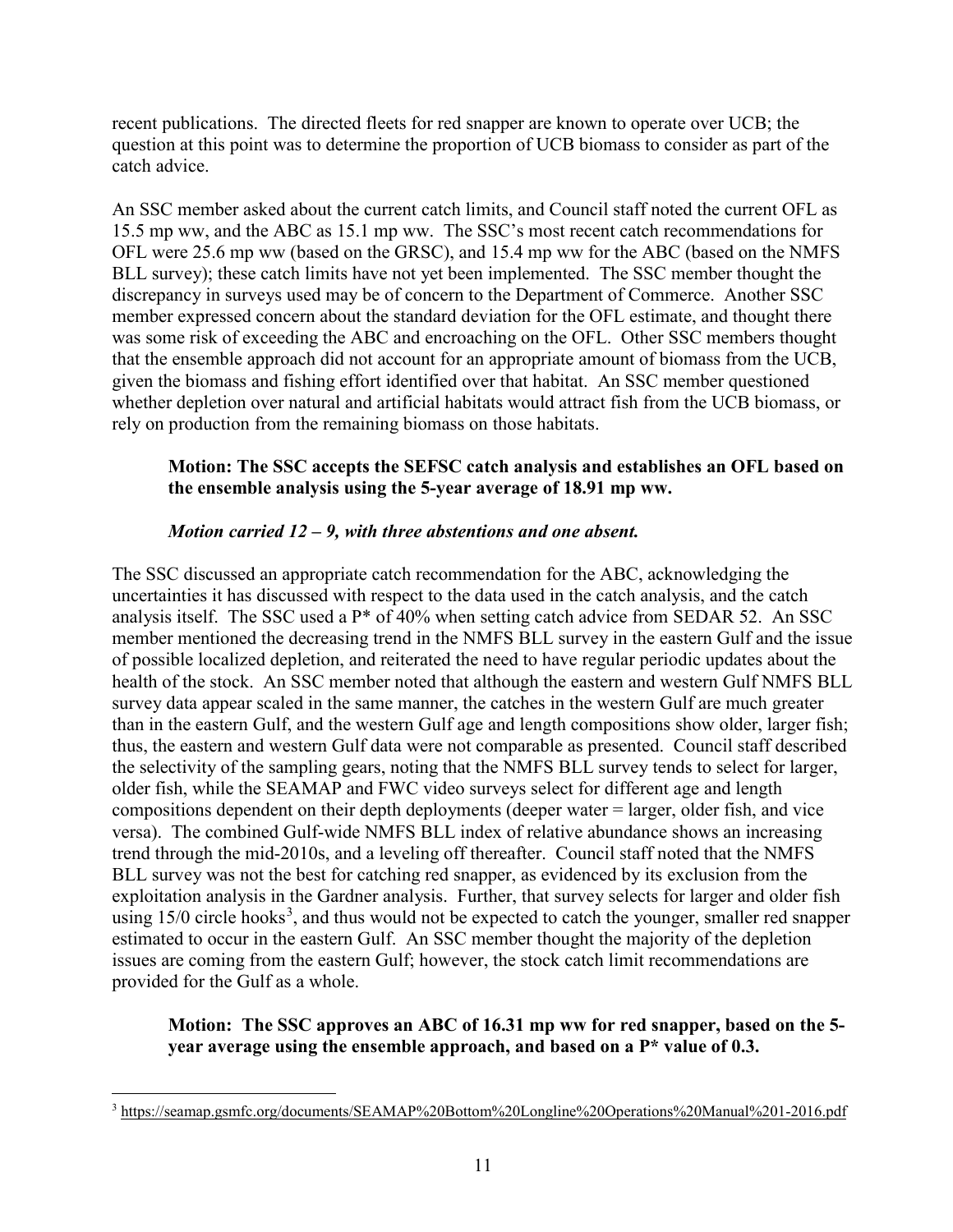#### *Motion carried 11 – 9 with two abstentions and three absent.*

## *Review: An Update on the Development of Brown and White Shrimp Empirical Dynamic Models (EDM)*

Dr. Michelle Masi (SERO) presented on the progress of developing brown and white shrimp empirical dynamic models (EDMs). She provided a timeline of the SEFSC's research since June 2019 into models for shrimp, beginning with a review of age-structured models. She stated that the SEAMAP Working Group from the NMFS Shrimp Working Groups, had determined SEAMAP to be a representative index of penaeid stock abundance. Dr. Masi then noted that penaeids are considered annual crops and that NMFS lacks age-structured data. In addition, data lags in NMFS receiving landings data proves problematic for timely stock status information. Dr. Masi reviewed how Shrimp Amendment 15 used stock synthesis models for developing annual status determination criteria (SDC) for penaeids. Dr. Masi asked the SSC to consider if an agestructured model is needed to provide relative SDC.

Dr. Stephan Munch (Southwest Fisheries Science Center) then provided background information on EDMs and noted that they implicitly account for unobserved variables using lags of the observed variables. Two highlights of using EDMs are that (1) they don't need data on all variables to make accurate predictions and (2) they don't need equations if enough data are available. When comparing prediction error across 185 fish stocks through use of an EDM compared with traditional models, an EDM forecasts better for roughly 90% of the populations. Dr. Munch next reviewed how hierarchical EDMs were used to predict abundance for brown and white shrimp in each SEAMAP statistical zone. When models included lags of abundances as well as current temperature, salinity, and dissolved oxygen, only temperature and abundance were found to be relevant. For brown shrimp, overall correlation was found to be 0.86; for white shrimp, overall correlation was found to be 0.75. The next steps in research would be to use EDMs to determine stock status.

Dr. Masi stated that preliminary findings show that data limitations for penaeids suggest that agestructured models are neither appropriate nor responsive enough for an annual crop. They plan to derive SDC for brown and white shrimp and provide an update to the SSC in late 2022. A peerreview of brown and white shrimp models as part of the SEDAR research track will commence in 2023. Dr. Masi requested SSC input on their interpretation of EDM as being an appropriate consideration for brown and white shrimp assessment models.

An SSC member inquired if fall or summer SEAMAP was used in predicting abundance for brown shrimp and for white shrimp with EDMs. Dr. Munch stated that he couldn't recall, but that they used the recommendation from the NMFS working group. The SSC member then asked if there would be involvement of the SSC in the EDM development. Dr. Masi replied that SSC involvement would be in the form of input during this SSC meeting and again in a fall 2022 SSC meeting, and Dr. Siegfried (SEFSC) stated that additional SSC involvement would occur during the shrimp SEDAR research track. Another SSC member asked about the potential use of state inshore surveys for recruitment. Dr. Masi replied that these are Gulf-wide models; still, state recruitment indexes were considered for inclusion but have not been developed. One SSC member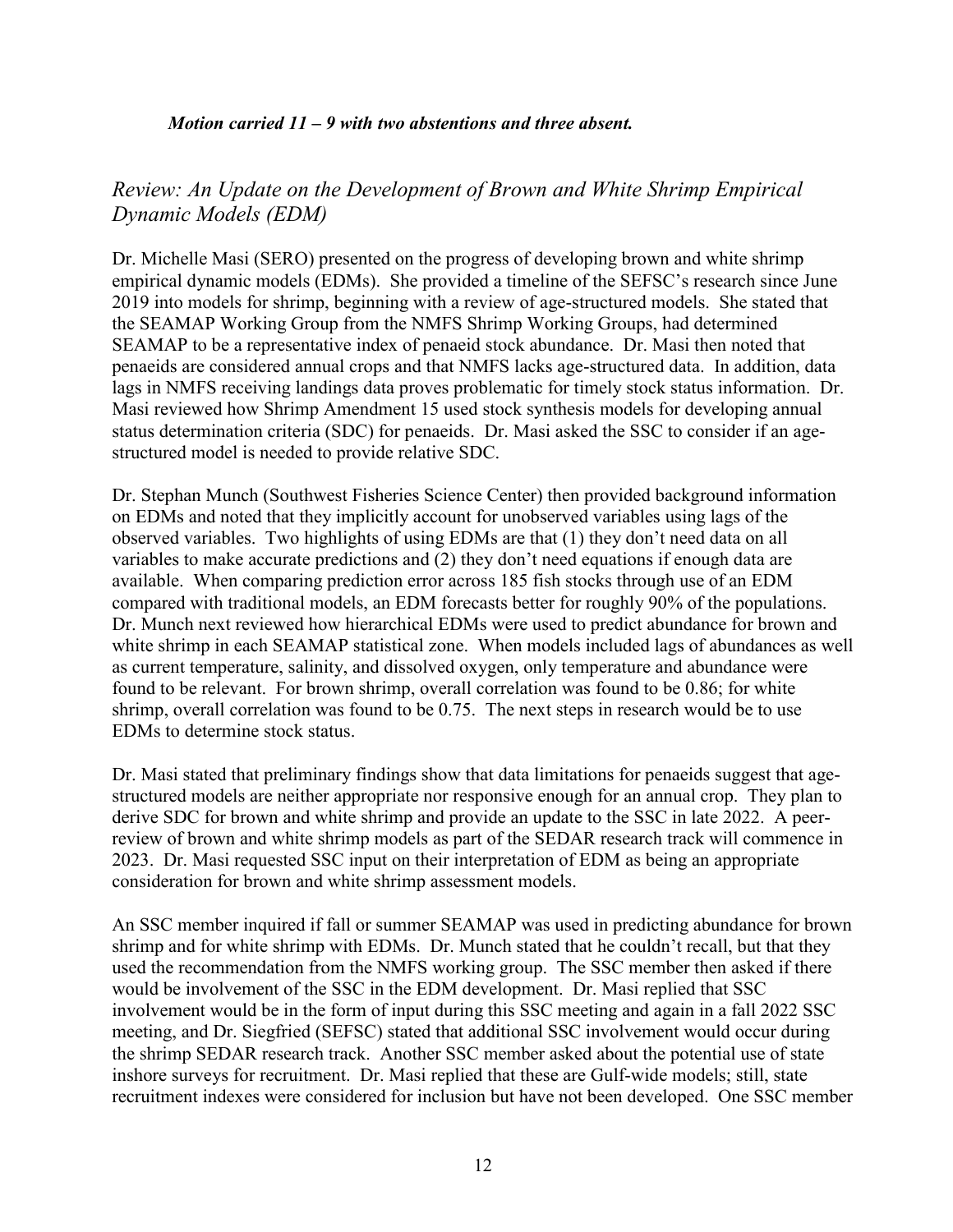stated that a shift from age-structured models for shrimp is needed, but he would encourage running simple biomass models for comparison with EDMs. Another SSC member stated that EDM is an exciting approach and inquired about the plan to use EDMs for status determination criteria. Dr. Munch replied that the use would be same as if equations were used and stated that conceptually there is no difference. An SSC member inquired if giving the stock assessment presentations later in the year would be a solution for the lag in NMFS receiving landings data. Dr. Masi replied that, even if presentations are given later in the year, there is still a lag from realtime data. Another SSC member inquired as to models for royal red shrimp and pink shrimp. Dr. Masi stated that royal red shrimp is currently only tracked for its ACL and landings and that, at this time, there are not enough points from SEAMAP for EDM to be used with pink shrimp.

One SSC member commented that there are members of the SSC such as Dr. Nance that should be directly involved in the transition from current to proposed models, instead of the SSC only reviewing these models at the end. Ms. Leann Bosarge (Council member) asked about the involvement of SSC members in not just the shrimp SEDAR research track in 2023 but also in deriving SDC for brown and white shrimp from EDMs. Dr. Siegfried responded that the SSC will review results of the research and that the SEFSC can share updates with SSC members between meetings.

## *Public Comment*

Eric Schmidt, a charter captain in Ft. Myers, FL, reiterated what other stakeholders have been commenting about the red grouper fishery in the last two years: it has been exceptional. From Boca Grande to Naples, he has seen the age-two year class moving through the fishery. He has been catching copious amounts of juveniles daily which leads him to believe there will be a solid fishery in a few years. He's heard there is a possibility the fishery may close again this year; he implored NOAA Fisheries not to predetermine a closure date, or to make any knee-jerk decisions, especially when there are extensive data lags, during this time of economic uncertainty and increasing gas prices.

He was asked by SSC members to remark on his observations of businesses during the 2008 recession. Mr. Schmidt remarked he has noticed similarities such as an increase in shore fishing and expects to see decreased effort, especially in offshore fishing. Mr. Rindone noted that 2008, and current, shore mode landings should be followed closely for discussion in upcoming topical working groups. He added that the recent reallocation of red grouper will exacerbate the reduction in commercial effort. Lease prices increased from \$0.70 last year to \$3.25 this year. This is unsustainable for businesses considering they must also account for rising fuel, grocery and bait costs.

He also provided testimony on data privacy in relation to new VMS regulations. He opposed VMS installation 23 years ago because he thought it would lead to the use of the collected data against the fishermen in management decisions to close areas to fishing. He gave the example of restrictive Pulley Ridge management decisions. He also commented on the presentation (XI.a) regarding publicizing maps with fishing effort by location. Some fishermen are savvy enough to use what is provided to fish competitors' locations. This information should remain confidential.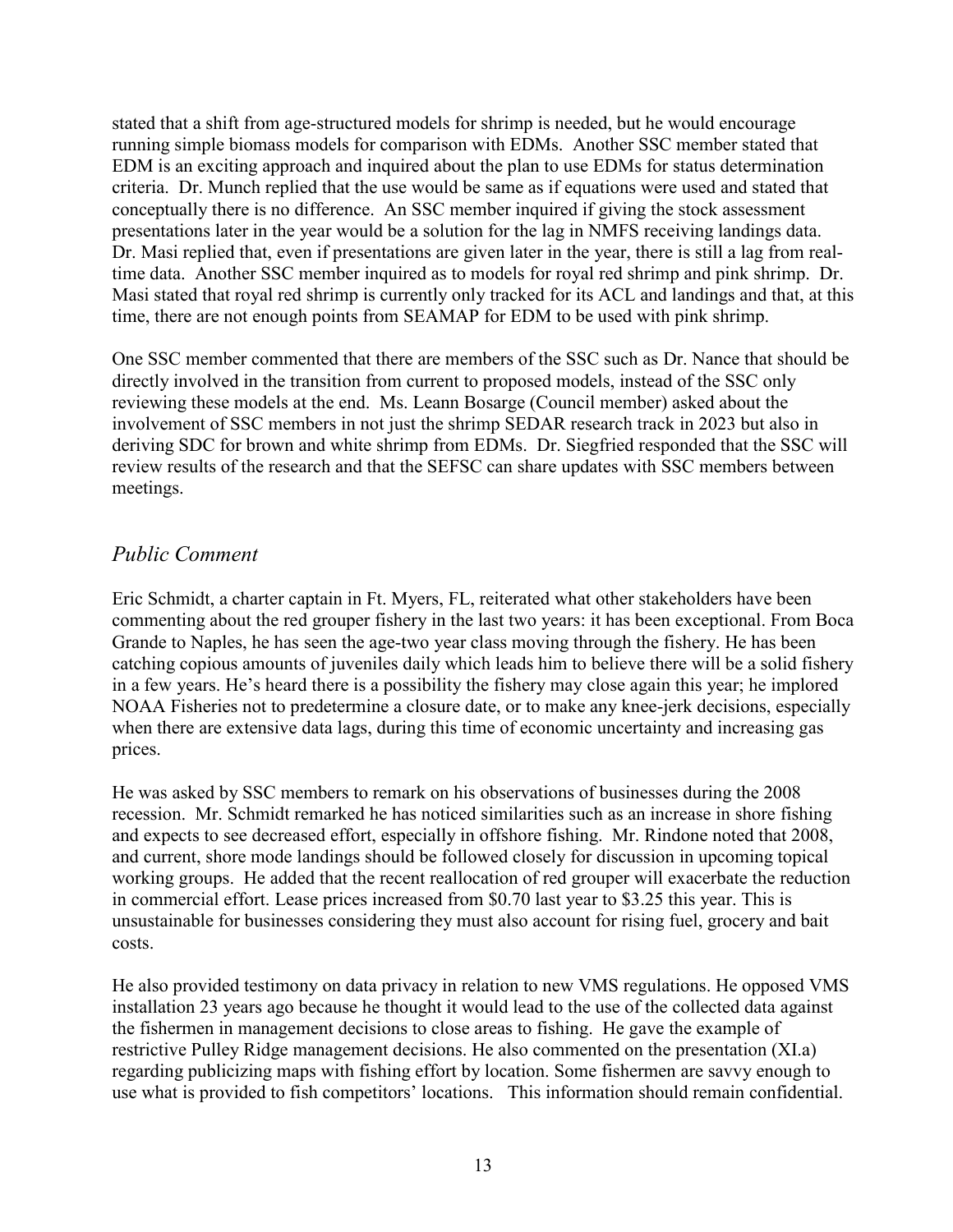Mr. Bob Zales, a charter captain in Panama City, FL, concurred with Mr. Schmidt. Amendment 53 is already impacting the commercial sector; increasing fuel costs exacerbate the issue. Recently, he had the best red snapper season in 57 years, but he has noticed people are wary of traveling now with the economic uncertainty. These impacts are significant when determining the prosecution of fisheries. Florida is known for its excellent fishing, but this reputation may be in jeopardy. Even local restaurants are hurting because of rising costs to purchase fish. They don't want to pass the costs to the consumer. Managers need to be careful with the use of location-tracking data. He remarked that charter fishermen fish differently than commercial, so the VMS data aren't comparable. Mr. Zales also noted the disconnect between the current management decisions and the public's perception of the Great Red Snapper Count results. He cautioned managers to think carefully about the quota because anglers will catch whatever is allowed. He thanked the SSC for discussing socio-economic outcomes as they impact regulations and should be considered in the decision-making process.

Eric Brazer, Deputy Director of the GOM Reef Fish Shareholders Alliance, stated he was glad to see the positive results of the red grouper health check and hopes that additional work will be done to tease out implications beyond those from fishery observations, such as CPUE, and trip tickets to validate on-the-water observations. He suggested a closer look at the IFQ portal, as it is proximal real-time data, and following the economic impacts of Amendment 53 on red grouper and similarly, gag. If there were mechanisms available to track data in real-time, they may show that some anglers are less opposed to certain quota cuts.

An SSC member asked for Mr. Brazer's industry observation of red snapper. He is hearing reports of increased commercial effort relative to landings, especially after the recreational season closes. Commercial fishermen have to go further offshore and fish longer.

Dr. Mike Drexler, of the Ocean Conservancy, commended the Science Center and SSC for distilling the current body of work provided into management advice; however, he stated that there is still work to be done to integrate and reconcile standing data. The best way to do this is through the SEDAR process. He counseled the SSC against inevitably categorizing all the recently presented data as BSIA. Historically, the amount of red snapper caught has never exceeded 16 million pounds as estimated in SEDAR 52. This should be revisited as it impacted the SPR and called into question stock health, especially when considering fishing levels of 25 million pounds or higher. He also requested that any changes to the ABC account for the rebuilding plan schedule and to avoid potential overfishing. He also noted several unresolved issues, including the discussion of common currencies, when making these decisions. He cautioned the committee on making decisions that could lead to catch advice estimates for 2024, especially with assessment timing that will unlikely lead to any realized changes until 2025.

Mr. Jim Zurbrick, a commercial fisherman in north Florida, commented on the potential increase in red snapper and resulting catch advice. He agrees that more restrictive management allowed the fishery to get to its current status but cautions an increase, even of 10%, because of the resulting increase in discards overall in the fishery. A quota increase is not a detriment to the fishery per se, unless it leads to increased waste. He also commented on the use of onboard cameras on fishing trips as rather accurate and likely a good alternative to fisheries observers who may miss collecting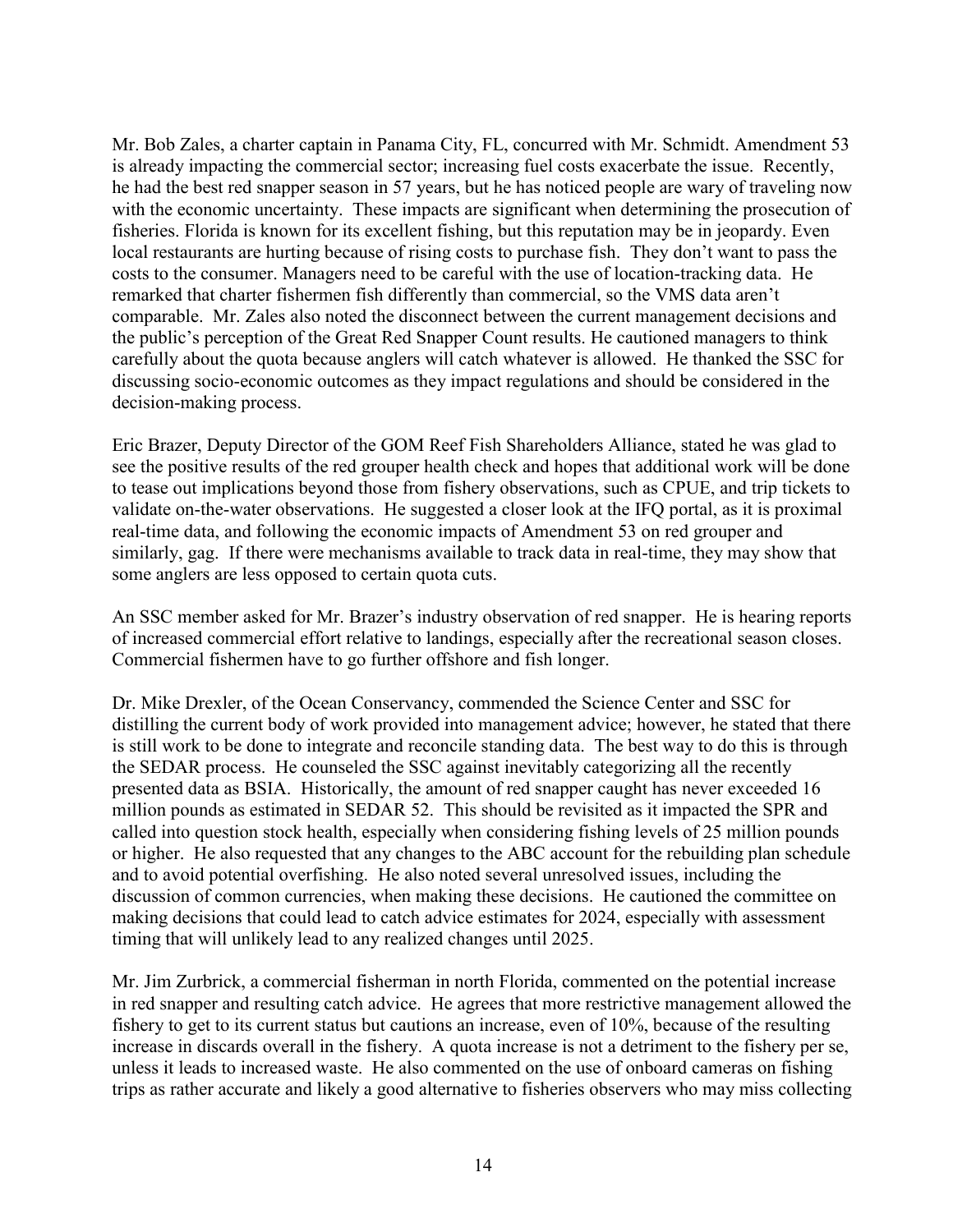valuable data for various reasons. He looks forward to an analysis comparing the utility of cameras to human observers.

Mr. Randy Boggs, a charter captain in Orange Beach, AL, commented on the red snapper fishery in his area stating that he has been seeing many smaller fish; commercial fishermen are doing well because they can keep the smaller fish. He has heard that the western Gulf has retained a biomass of larger fish despite the recent hurricanes, but he believes that increasing catch limits is premature. He hasn't seen the number of fish that he saw in previous years, especially with the constant increase in fishing pressure.

Mr. Troy Frady, a charter fisherman in Alabama, provided comment on the red snapper fishery in his area. He stated that he has been charter fishing for twenty years out of Orange Beach and has spent more time on the water than any scientist. Despite some scientific opinions, he thinks the red snapper fishery is in trouble because the rate of removal far exceeds the ability of the fishery to replenish itself. He also suspects that recruitment may not be as good as it's believed; he has noticed a depletion of larger red snapper. Hurricane Sally destroyed or covered many artificial reefs and potentially moved large amounts of fish out of the western Gulf.

## *Other Business*

No other business was brought before the SSC.

### **The meeting was adjourned at 3:00 pm eastern time on March 10, 2022.**

### *Meeting Participants*

**Standing SSC** Jim Nance, *Chair* Luiz Barbieri, *Vice Chair* Lee Anderson Harry Blanchet Dave Chagaris Roy Crabtree Benny Gallaway Doug Gregory David Griffith Paul Mickle Trevor Moncrief Will Patterson Sean Powers Steven Scyphers Jim Tolan Mike Allen John Mareska Mandy Karnauskas Josh Kilborn Steve Saul Jack Isaacs

Richard Woodward

# **Special Reef Fish SSC** Jason Adriance

# **Special Ecosystem SSC**

# **Special Socioeconomic SSC** Luke Fairbanks Cindy Grace-McCaskey